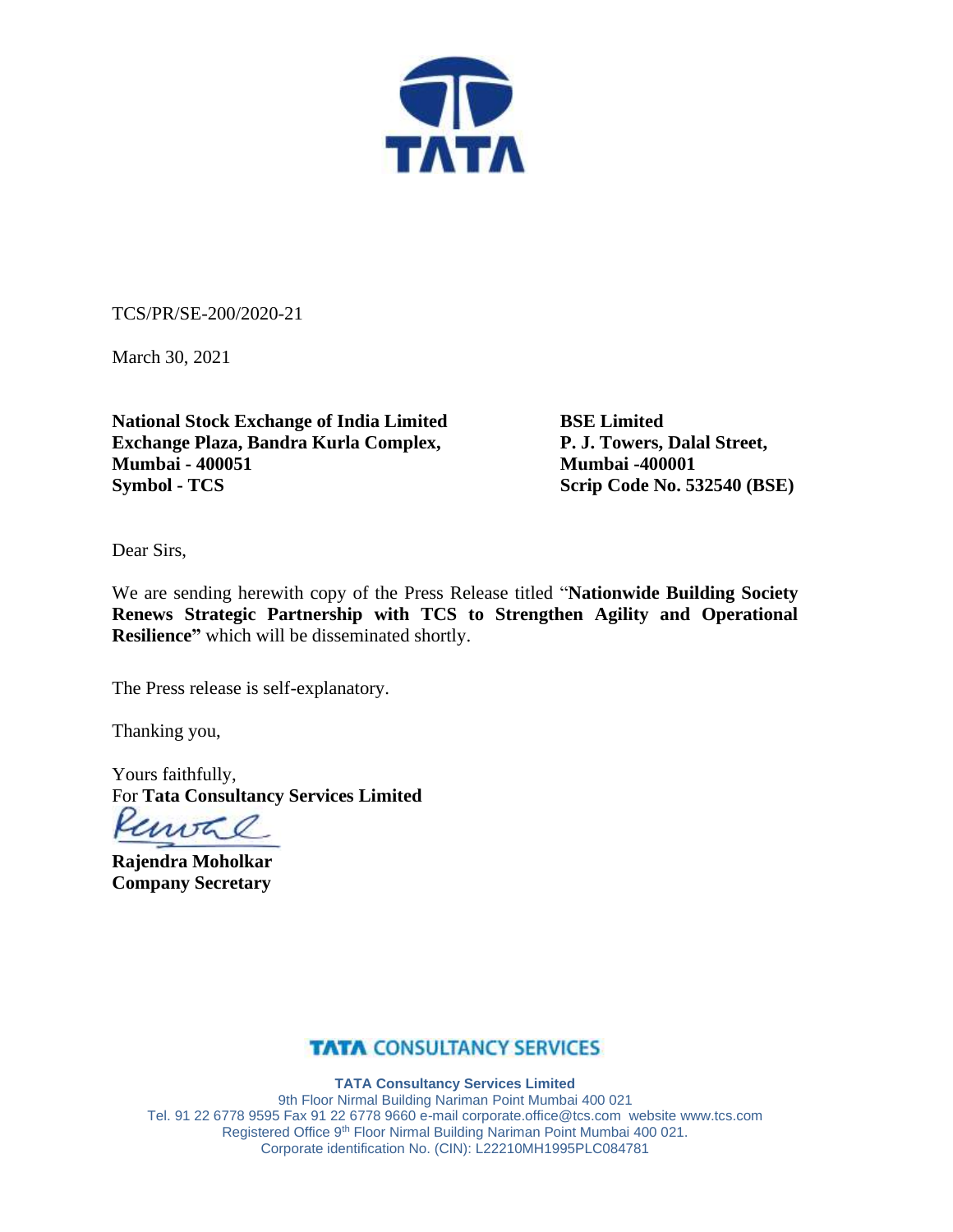

### For immediate use **Press** Release

### **Nationwide Building Society Renews Strategic Partnership with TCS to Strengthen Agility and Operational Resilience**

- *Tata Consultancy Services and Nationwide are Celebrating 10 Years of their Relationship*
- *TCS will Help the Building Society Transform its Operational Core and Build a Future-proof, Resilient Foundation*

**LONDON | MUMBAI, March 30, 2021:** Tata Consultancy Services (TCS) (BSE: 532540, NSE: TCS), a leading global IT services, consulting and business solutions organization, announced that it has renewed its strategic partnership and services footprint with Nationwide Building Society, the world's largest building society and one of the largest savings and mortgage providers in the UK, to help strengthen the latter's enterprise agility and operational resilience.

Over the past 10 years, TCS has been collaborating with Nationwide in the transformation of its core technology stack to help drive faster innovation, newer services, and superior experiences for its members. Through the continued partnership, Nationwide will be able to more fully leverage TCS' complete range of services to transform its strategic applications and IT infrastructure. Additionally, TCS will support the Building Society's move to new Agile ways of working, with DevSecOps at its heart, as it embraces newer technologies.

During the decade-long relationship with Nationwide, TCS has executed many successful programs including strategic initiatives such as regional brand integration, consolidation and simplification of its data centre operations and more lately has supported its resiliency agenda. Nationwide was also one of the early adopters of TCS' award-winning product ignio™ AIOps.

"*The new agreement reaffirms our confidence in the decade long partnership with TCS and we look forward to continuing to work together to deliver Nationwide's IT strategy,"* said **Gary Delooze, Chief Information Officer, Nationwide Building Society**. "*Our continued technology investments willsimplify our IT estate and create the platforms and services necessary to meet the future needs of our members. The partnership with TCS will help us meet these challenges while prioritising the security and resilience our members expect every day."*

*"We look forward to strengthening our long-standing strategic partnership with Nationwide and supporting their push towards being a purpose-driven, resilient and adaptable organization. Our deep contextual knowledge, digital expertise, agile practices, and new ways of working will meet Nationwide's growing business needs and ensure future resiliency,"* said **Satya Mishra, Business Unit Head, BFSI UK and Ireland, TCS.**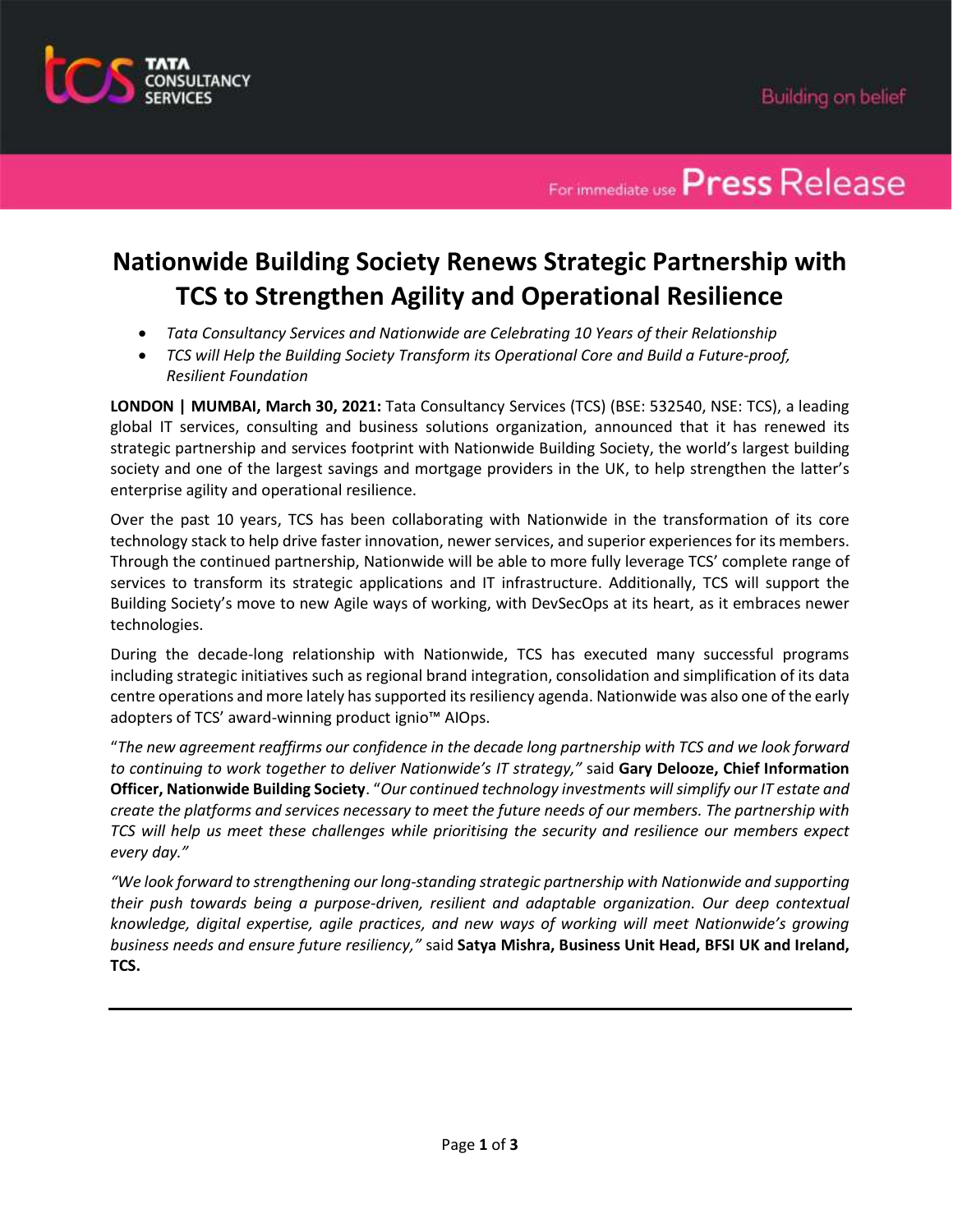

## For immediate use **Press** Release

#### **About Nationwide**

Nationwide is the world's largest Building Society as well as one of the largest [savings](https://www.nationwide.co.uk/products/savings/our-savings-accounts/all-savings-accounts) providers and a topthree provider of [mortgages](https://www.nationwide.co.uk/products/mortgages/our-mortgages/who-we-can-help) in the UK. It is also a major provider of [current accounts,](https://www.nationwide.co.uk/products/current-accounts/our-current-accounts/overview) [credit](https://www.nationwide.co.uk/products/credit-cards/our-credit-cards/our-cards)  [cards,](https://www.nationwide.co.uk/products/credit-cards/our-credit-cards/our-cards) [ISAs](https://www.nationwide.co.uk/products/isas/all-isa-accounts) and [personal loans.](https://www.nationwide.co.uk/products/loans/personal-loans/features-and-benefits) Nationwide has around 15 million customers.

Customers can manage their finances in a branch, via the mobile app, on the telephone, internet and post. The Society has around 18,000 employees. Nationwide's head office is in Swindon with Administration Centres based in Northampton, Bournemouth and Dunfermline. The Society also has a number of Call Centres across the UK.

#### **About Tata Consultancy Services Ltd. (TCS)**

Tata Consultancy Services is an IT services, consulting and business solutions organization that has been partnering with many of the world's largest businesses in their transformation journeys for the last 50 years. TCS offers a consulting-led, cognitive powered, integrated portfolio of business, technology and engineering services and solutions. This is delivered through its unique Location Independent Agile™ delivery model, recognized as a benchmark of excellence in software development.

A part of the Tata group, India's largest multinational business group, TCS has over 469,000 of the world's best-trained consultants in 46 countries. The company generated consolidated revenues of US \$22 billion in the fiscal year ended March 31, 2020, and is listed on the BSE (formerly Bombay Stock Exchange) and the NSE (National Stock Exchange) in India. TCS' proactive stance on climate change and award-winning work with communities across the world have earned it a place in leading sustainability indices such as the Dow Jones Sustainability Index (DJSI), MSCI Global Sustainability Index and the FTSE4Good Emerging Index. For more information, visit us at [www.tcs.com.](http://www.tcs.com/)

#### **TCS media contacts:**

| Asia Pacific              | Email: charlene.lee@tcs.com   Phone: +65 9138 4370           |
|---------------------------|--------------------------------------------------------------|
| Australia and New Zealand | Email: kelly.ryan@tcs.com   Phone: +61 422 989 682           |
| <b>Benelux</b>            | Email: joost.galema@tcs.com   Phone: +31 615 903387          |
| Canada                    | Email: tia.thomas@tcs.com   Phone: +1 647 790 7602           |
| Europe                    | Email: mattias.afgeijerstam@tcs.com   Phone: +46 723 989 188 |
| India                     | Email: arushie.sinha@tcs.com   Phone: +91 22 6778 9960       |
|                           | Email: saxena.kritika@tcs.com   Phone: +91 22 6778 9999      |
| Japan                     | Email: douglas.foote@tcs.com   Phone: +81 80-2115-0989       |